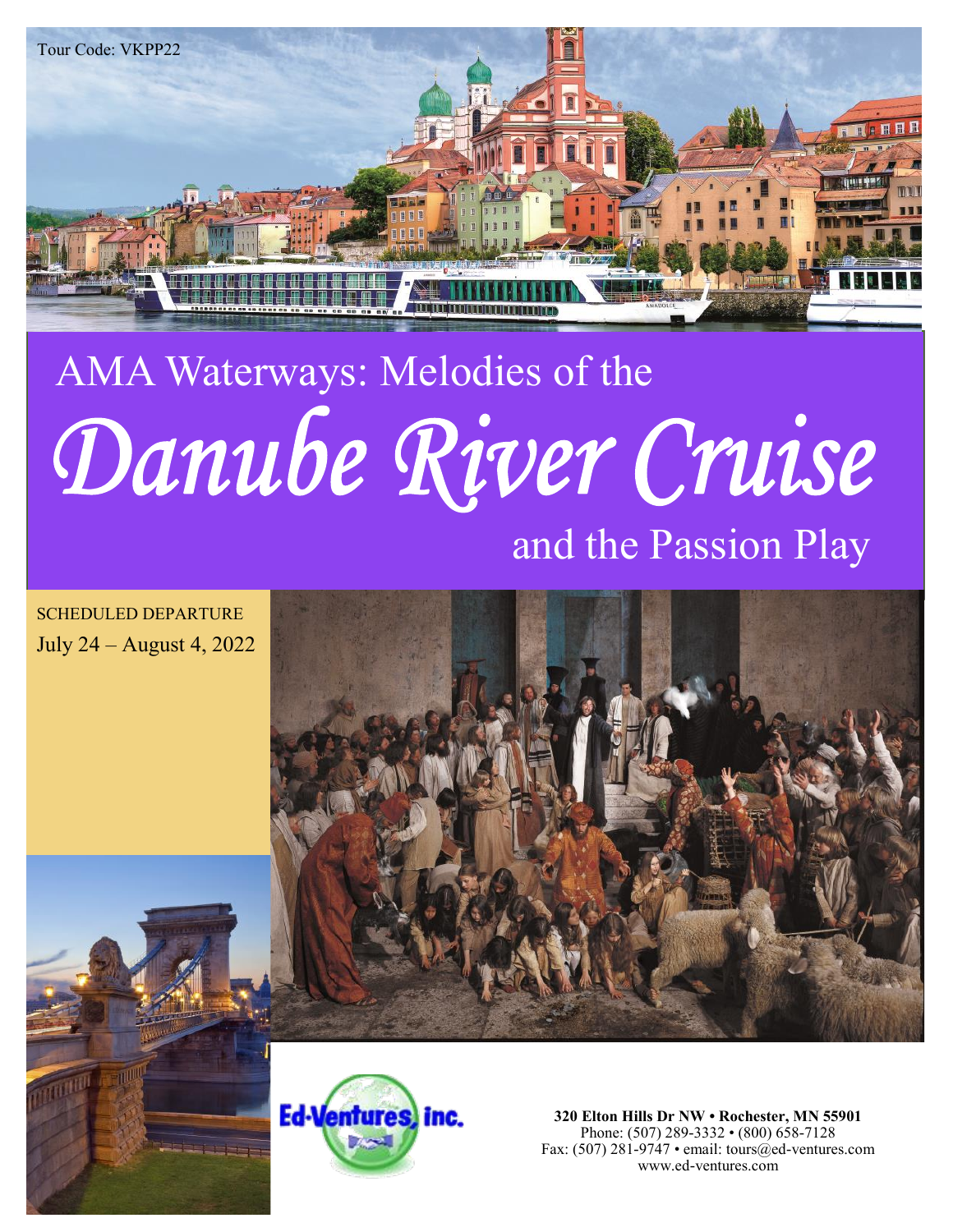

**Day 1: Sunday, July 24, 2022 • Depart USA** We begin our journey with a flight to Budapest.

#### **Day 2: Monday, July 25, 2022 • Embarkation – Budapest, Hungary**

After arriving in Budapest, we board our luxurious river cruise ship, the AmaVerde. During the evening, we are treated to a special Illuminations cruise past the capital's glittering riverfront. **(D)**

#### **Day 3: Tuesday, July 26, 2022 • Budapest**

We cannot help but fall in love with Budapest, known as the "Queen of the Danube" with her distinct blend of medieval and modern beauty. Get to know the city with a tour that begins at the vibrant Great Market Hall packed from floor to ceiling with vendors selling all types of items from food to souvenirs. We then visit the UNESCO-listed Castle Hill district, where we can admire dramatic vistas from 19thcentury Fisherman's Bastion, St. Stephen's Basilica, Heroes Square, Houses of Parliament and the famous Chain Bridge. **(B,L,D)**

## **Day 4: Wednesday, July 27, 2022 •**

#### **Bratislava, Slovakia – Vienna, Austria**

Today we cruise to the "Coronation City of Kings," where we can join a walking tour or choose to taste the local Slovakian specialties and learn how to prepare stuffed potato ravioli. Another alternative is hiking up to the Bratislava Castle. Later in the day, we set sail for Vienna. **(B,L,D)**

#### **Day 5: Thursday, July 28, 2022 • Vienna**

The "City of Waltzes" offers a treasure trove of gems and we have two ways to discover them. We can join a city tour showcasing its regal splendors, including the majestic Opera House and the former Imperial Palace of the Habsburgs before concluding in Vienna's historic city center and then visiting St. Stephen's Cathedral. For a more active exploration, we can take a guided bike ride along the Danube. During the afternoon, we can enjoy leisure time or pedal our way to Klosterneuburg Monastery on a guided cycling tour. **(B,L,D)**

#### **Day 6: Friday, July 29, 2022 • Weissenkirchen – Grein**

After reaching Weissenkirchen in the heart of the Wachau Valley, we are treated to several choices of excursions. We can discover the best of both Dürnstein and Melk with a walking tour in Dürnstein before visiting the UNESCO-



designated Melk Abbey. Or we can join a walking tour of Weissenkirchen followed by a visit to the abbey. For those who would like a more culinary-focused experience, join a walking tour in Dürnstein and then be treated to a wine tasting hosted by a local vintner as well as a visit to a local boutique where we enjoy a tasting of special apricot treats. For those who prefer more active adventures, we can join a guided bike tour to Melk. Later in the day, we set sail through the scenic Strudengau Valley to the medieval riverside town of Grein. We are treated to an exclusive visit to the more than 500-yearold Greinburg Castle, looming regally above the village. While here, we enjoy a folklore show along with a sparkling wine reception. **(B,L,D)**

#### **Day 7: Saturday, July 30, 2022 • Linz**

The ship arrives in Linz where we have several choices of excursions. We can go on a full-day excursion to Salzburg where we tour the historic center, Mirabell Gardens, Residenz Square and the Old Market. En route to Salzburg, we stop at Mondsee, the home of the famed Basilica St. Michael and site of the wedding scene in "The Sound of Music." Alternatively, we can join a morning walking tour through the old city center and by the Mozart House; or go on a guided bike tour along the city's famed "Culture Mile" and the Danube. During the afternoon, we have three more options of excursions. We can choose a half-day in Salzburg or take a scenic drive through the beautiful Austrian Lake District with a stop in St. Wolfgang. We can also choose to visit the charming mountain town, Český Krumlov, located just over the Czech-Austrian border. **(B,L,D)**

#### **Day 8: Sunday, July 31, 2022 • Passau, Germany – Vilshofen**

Today we discover the 2,000-year-old city of Passau in one of three ways. We can enjoy a walking tour and marvel at Gothic and Italian Baroque architecture and St. Stephen's Cathedral. For those looking for a more active morning we can choose between a guided bike tour along the Danube River, or a guided hike up to the Veste Oberhaus Fortress. Later, the ship cruises to Vilshofen, where we are treated to a festive Oktoberfest celebration with local beer, Bavarian folk music and dancing - an AmaWaterways exclusive. **(B,L,D)**

## **Day 9: Monday, August 1, 2022 •**

#### **Vilshofen – Disembarkation – Oberammergau**

This morning we disembark our ship in Vilshofen. We stop at the Monastery of Ettal where we learn how the monks brewed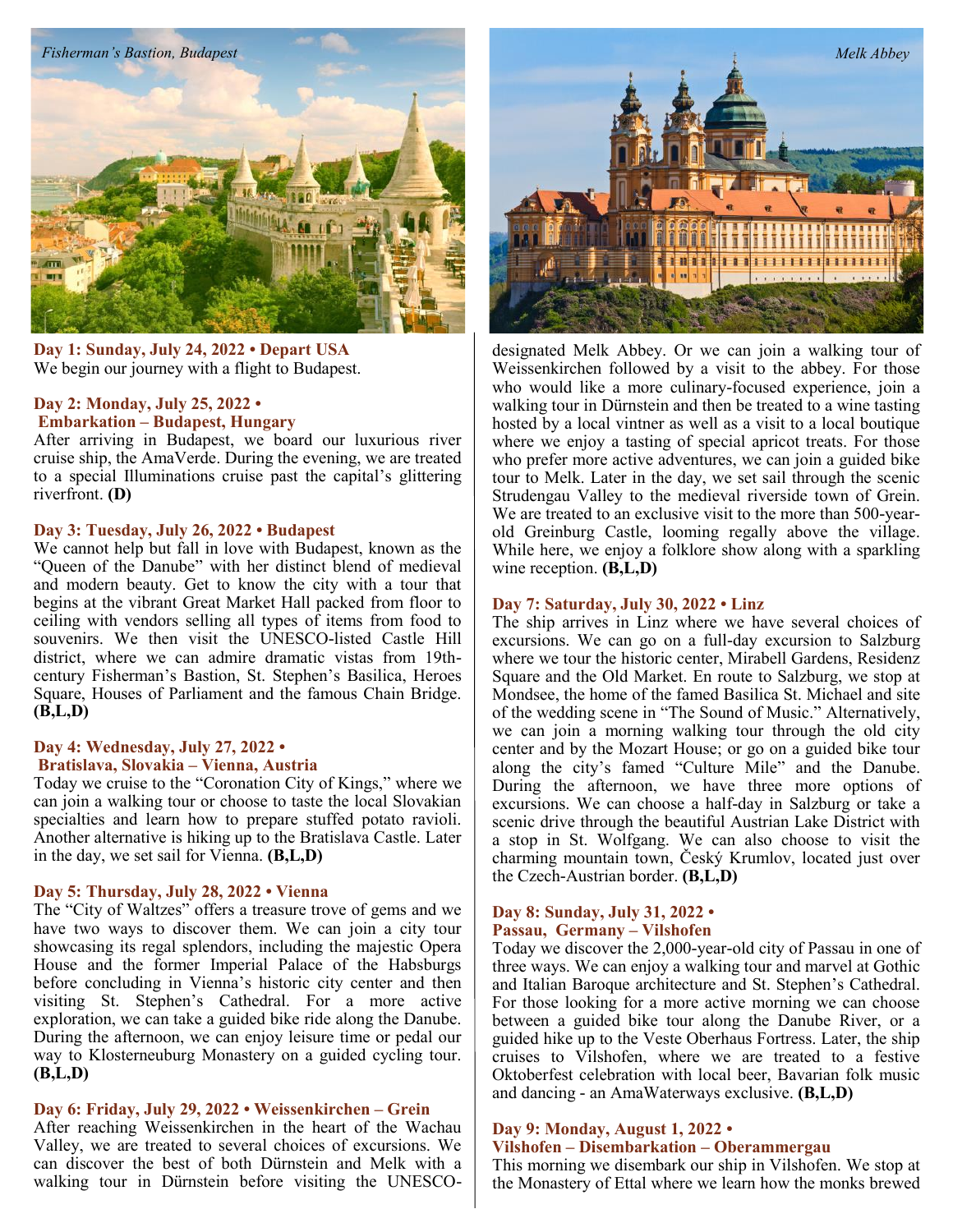

beer and of course sample the beer and cheese before heading to Oberammergau. We overnight in Oberammergau. **(B,D)**

#### **Day 10: Tuesday, August 2, 2022 • Oberammergau, Germany**

We enjoy a relaxed morning in Oberammergau, admiring the bright frescoes that adorn many of the homes and businesses, perhaps shopping for a souvenir woodcarving for which the village is famous. We might choose to take the regional bus to nearby Linderhof Castle, the glitziest of King Ludwig II's castles. This afternoon we attend Part One of the Passion Play, the legacy of a vow made by the Oberammergauers in 1633 to enact the Passion story. Due to the ravages of the Thirty Years War, the plague had taken its toll in lives. But many of the people were spared, and the following year, 1634, the first Passion Play was performed on a stage set up in the cemetery. After dinner we attend Part Two. **(B,L,D)**

#### **Day 11: Wednesday, August 3, 2022 • Munich, Germany**

We drive to Munich today, where we have a tour of the city, including the Olympic grounds, the Glockenspiel, Nymphenburg Castle, and the pedestrian zone. We have free time to explore Munich. Tonight, we visit one of the beer halls for our farewell dinner. **(B,D)**

**Abbreviations for Meals**

# **Day 12: Thursday, August 4, 2022 • Return**

We transfer to Munich for our return flight. **(B)**



# **Tour Prices:**

**Cabin Category C** • \$6,439 *French Balcony, 170 sq. ft.* 

Prices are *per person, double occupancy* with a minimum of 30 participants

**Single supplement: \$2,950** 

#### **Your Tour Includes:**

- **Roundtrip airfare** to Budapest and return from Munich; related taxes and fees (airfare from OMA estimated at \$1,300)
- **Land Transportation** via private deluxe air-conditioned motor coach
- Double occupancy accommodations aboard the AMA Verde
- **Accommodations** (double occupancy) in superior tourist and moderate first-class hotels
- **Meals per itinerary**
- Services of AMA Cruise director on board and services of professional tour manager after cruise
- Local step-on guides for city tours and major attractions
- **Admission** to all activities indicated in the itinerary except those listed as optional
- **All taxes and tips** for provided services except as noted below

#### **Your Tour Does Not Include:**

- Meals not indicated on itinerary
- **Beverages**, except with breakfast (during cruise beverages are included with meals)
- **End of tour gratuity** for tour manager, coach driver and cruise staff
- Items of a personal nature such as passport fees. (Passport must be valid for 6 months beyond return date.)
- **Optional insurance** for health, baggage and cancellation. (This insurance is available and offered by Ed-Ventures.)

#### **Payment Schedule:**

| <b>Deposit with registration:</b>                         | \$500 per person  |
|-----------------------------------------------------------|-------------------|
| 2nd Deposit by Jan. 1, 2021:                              | \$1500 per person |
| 3rd Deposit by Jan. 1, 2022:                              | \$1000 per person |
| Final payment due 120 days prior to departure. (March 26, |                   |
| 2022)                                                     |                   |

Invoices will be sent out prior to final payment. Passengers may add after this date subject to air and land availability. Generally airlines do not increase the price of a ticket after it has been contracted. However, prior to the issuance of a ticket, airlines may (and regularly do) impose fuel, tax, or security surcharges. In the event a surcharge is imposed after Ed-Ventures has received a final payment, Ed-Ventures will send an additional invoice for the surcharge amount. Early registration is encouraged.

#### **Currency:**

Currency exchange rates fluctuate constantly. In the event of a significant drop in the value of the dollar, we reserve the right to add a currency surcharge to the price of the tour.

#### **Refund/Cancellation Policy:**

All cancellations must be in writing. The date of postmark will determine the amount of refund due. Refunds are based on the number of days prior to departure date. The initial deposit is nonrefundable. From the time of 2nd deposit to 180 days before departure a \$400 administrative fee plus lost airfare deposits and any unrecoverable deposits to ground suppliers will be assessed. From 179-121 days, a \$600 cancellation penalty plus lost airfare deposits and any unrecoverable deposits to ground suppliers will be assessed. From 120-30 days, a \$900 cancellation penalty plus lost airfare deposits and any unrecoverable deposits to ground suppliers will be assessed. Airline tickets once purchased are nonrefundable. Anyone canceling less than 30 days prior to departure will receive no refund.

*Purchase of health, baggage, and trip cancellation/interruption insurance is strongly recommended.*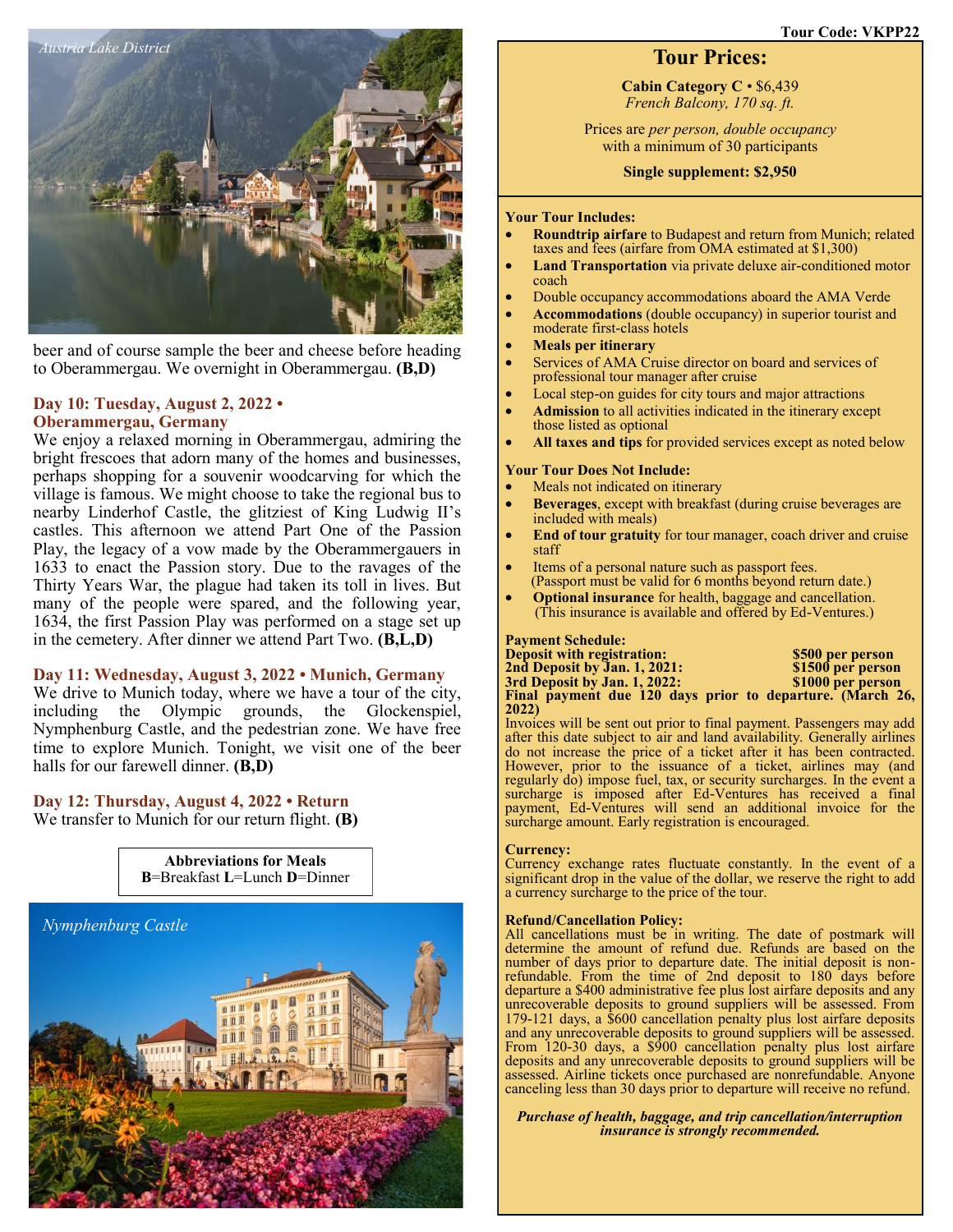# **Terms and Conditions**

We reserve the right to cancel this trip due to lack of subscription. In the event of cancellation of the trip in its entirety, a full refund of all deposits will be made to passengers enrolled at the time of cancellation. Tour price is based on the value of the dollar and the cost of airfare and is subject to change without notice. Extensions are usually available, but must be requested when booking the tour. Any changes in airfare booking may result in a processing fee. It may be possible, that due to unforeseen events, conditions, or changes in airline schedules, the land portion of the trip may be extended or shortened. Any savings realized by such occurrences will be refunded, however any extra expenses incurred must be borne by the client. Trip cancellation insurance is available. This low-cost protection can save you money if you are forced to cancel or alter your trip for a medical reason only. You will be mailed trip cancellation insurance information with the brochure or upon receipt of your deposit.

**Responsibility:** Vacations by Kaylene, Ed-Ventures, Inc., their officers and employees, tour hosts, or any other persons or vendors connected with the tour shall not under any circumstances accept liability, provide refunds or pay compensation where the performance of our contractual obligations is prevented or affected, or you otherwise suffer any loss, injury, death, inconvenience or damage as a result of circumstances amounting to "force majeure". This means any event or circumstances which we or our suppliers of the services in question could not foresee or avoid. Such events and circumstances may include, acts of God, actual or threatened, war, insurrection, riots, strikes, civil action, decisions by governments or governing authority, technical or maintenance problems with transport, changes of schedules or operational decisions of air/transport carriers, terrorist activity or the threat thereof, industrial action, natural or nuclear activity, epidemic, pandemic, illness, physical injury, quarantine, medical or customs or immigration regulation, delay, or cancellation, adverse weather conditions, fire and all similar events outside our control.

The airline(s) concerned are not held responsible for any act, omission, or event during the time passengers are not on their planes or conveyances. The passenger's contract in use by the airlines concerned, when issued, shall constitute the sole contract between the airlines and the purchaser of this tour and/or passenger. Any and/or all transportation companies herein mentioned shall not have nor incur any responsibility to any traveler aside from their liability as common carriers. Air and land costs are subject to change without notice. **Air transportation is via special, non refundable airfare. Any additional airfare assessments made by the airlines for any changes whatsoever shall be the responsibility of the client.** Other rules may also apply. Services of any A.R.C. or I.A.T.A. carrier may be used in conjunction with this tour. If there is a change in air prices and/or currency exchange rates, we reserve the right to adjust prices.

I grant Ed-Ventures, Inc and its agents the right to take photographs and videos of me during the tour and any meetings related to the tour before or after the tour. I authorize Ed-Ventures Inc, its assigns and transferees to copyright, use, and publish in print and/or electronically.

I agree that Ed-Ventures may use such photographs or videos of me with or without my name for any lawful purpose, including publicity, illustration, advertising, and Web content.